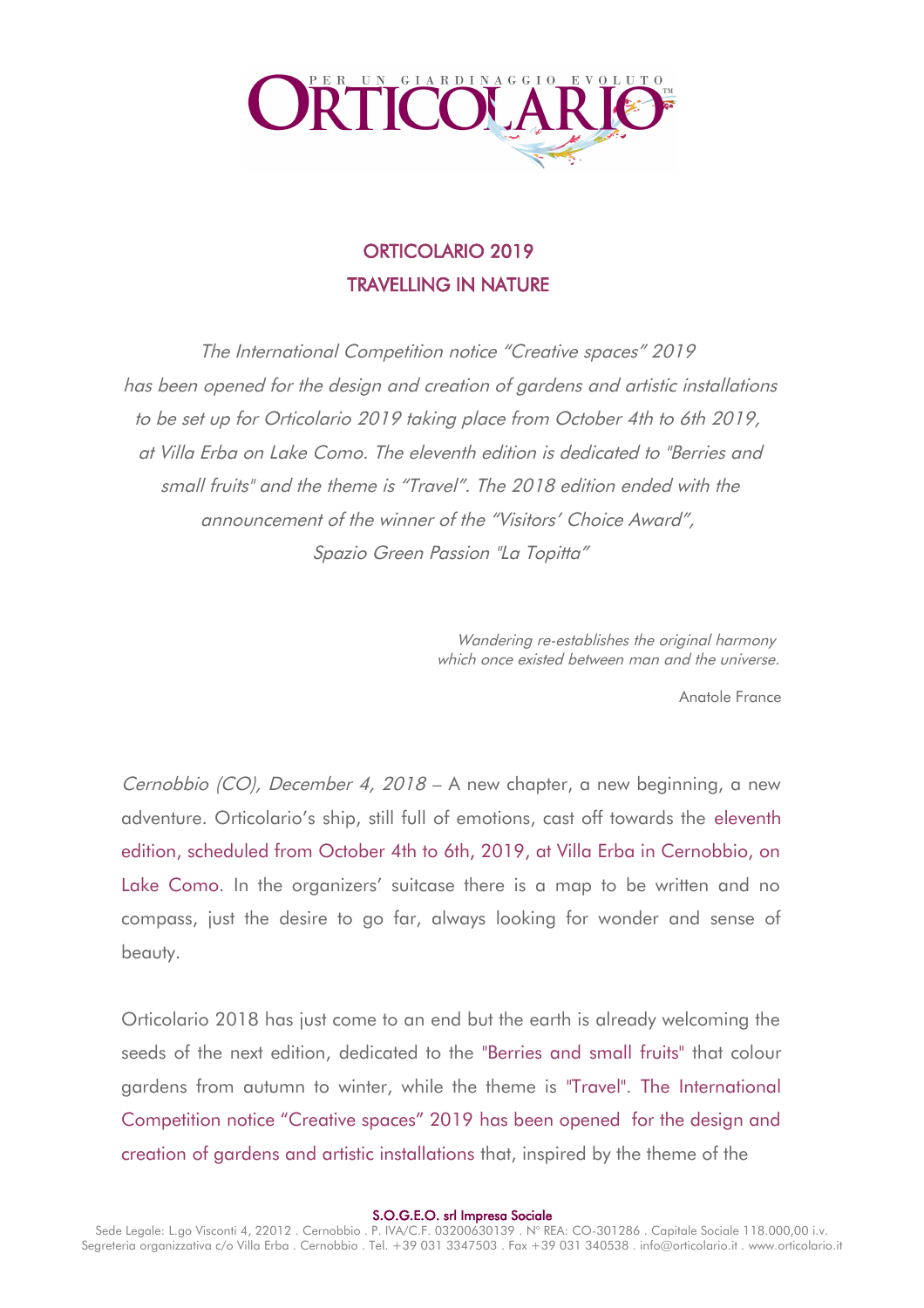year, will be selected for the setting up in the historical park of Villa Erba: the jury will evaluate original space projects, liveable and usable gardens, which consider a dialogue with the surrounding space, respecting and enhancing it. The projects shall interpret the pre-existing landscapes applying creative freedom and material choices with the possibility of using the most diverse languages and artistic/cultural references. The commission will pay special attention to the quality of the inspiration behind the project, and the use of contributions other than pure "Art of gardening" may be a distinctive feature. In the notice it is specified that the interpretation of the theme is binding for the realization of the project. As usual the competition is intended for creative artists, architects, designers, artists, landscapers, gardeners and nursery farmers.

«The theme is "Travel" and suggests adventures, myths and legends of men and plants that tell the story of explorations thanks to which new species have populated and transformed gardens and landscapes. Discoveries that have allowed and are still allowing the continuous improvement of human life through science, of which nature is a source of inspiration and guidance - explains Anna Rapisarda, curator of Orticolario - What we are asking to those who want to participate in the International Competition "Creative Spaces" is to try a new idea of garden and artistic installation, leaving for a long journey with their imagination».

The selected projects, realized for Orticolario 2019, will be evaluated by an international jury: the winner (in 2018 it was Spazio Green Passion "La Topitta" by Leonardo Magatti) will win the "La Foglia d'Oro del Lago di Como" ("Lake Como Golden Leaf") award, made exclusively by the Vetreria Artistica Archimede Seguso (Murano, Venice). The prize is unique and will be kept by the winner for a limited period, after which it will remain on display at Villa Carlotta in Tremezzo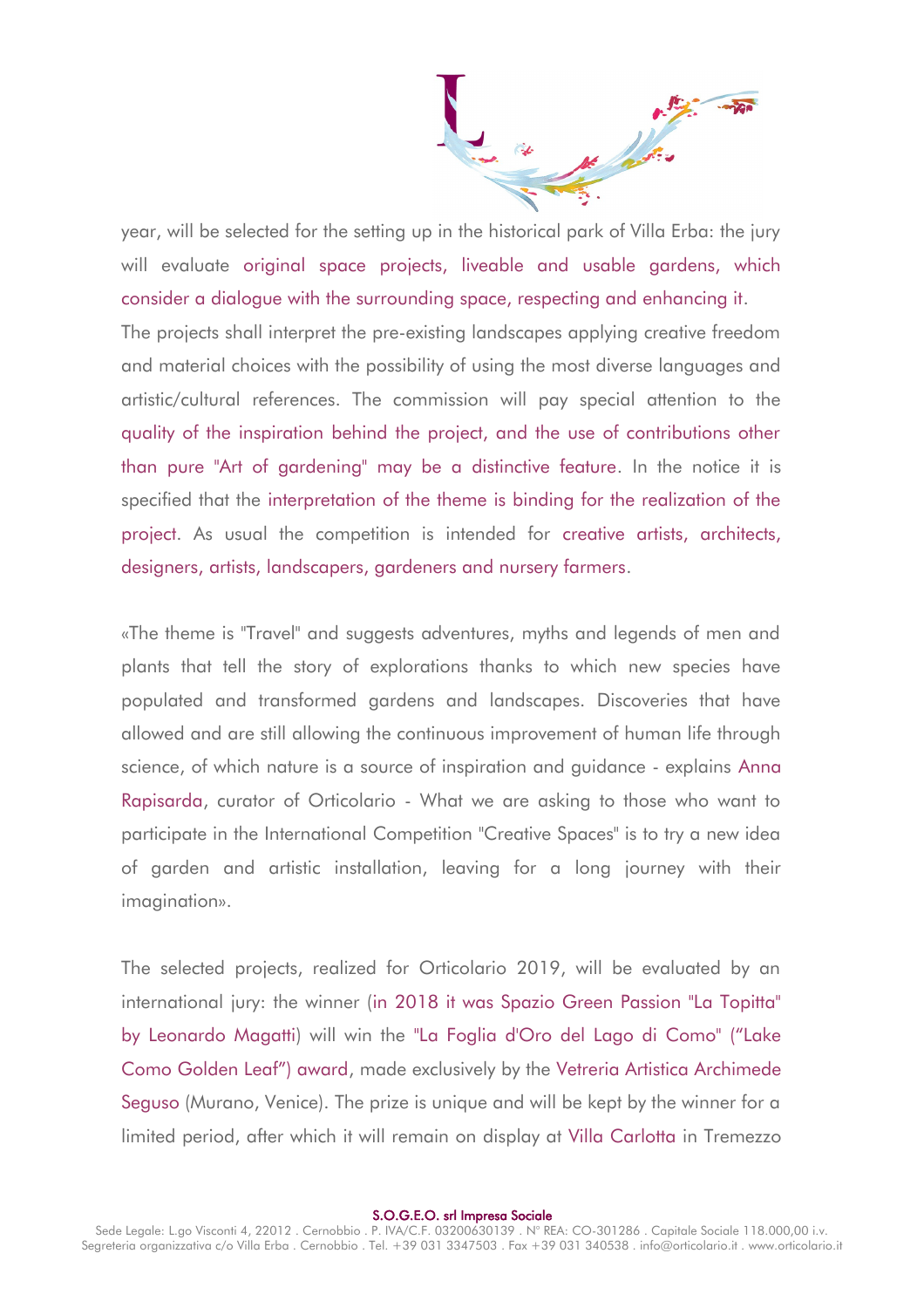$\frac{1}{100}$ 

on Lake Como until the next edition of Orticolario. The names of the winners will be included in the Roll of honour displayed next to the prize.

Registration for the competition is free and must be sent in writing by and no later than January 31st, 2019 to Orticolario's Organizing Secretariat, email address info@orticolario.it. The complete regulation, the notice and all the details are available on the Orticolario website at this link: https://eng.orticolario.it/international-competition-creative-spaces/

And while a glimmer of the next edition can be seen on the horizon, the tenth edition has been definitively closed with the announcement of the 2018 Visitors' Choice Award winner, assigned through the "Vote your favourite creative space" contest. The winner is Spazio Green Passion "La Topitta", already winner of the "La Foglia d'Oro del Lago di Como", "Journalists'", "Gardenia" and "President" awards: among the voting visitors Mr. Arturo Mattucci from Como was extracted and awarded a Yoyo by Fitt extensible hose for irrigation and a consultation of the "CasaFacile" magazine for garden or terrace carried out by the team of designers Lefty Gardens.

«Together with the leaves that start to change colour, berries are the protagonists of autumn and winter. Often they are small edible fruits. They are also the means of reproduction of the plant that produced them, even through the animals that eat them - comments the founder and president Moritz Mantero. Orticolario will dedicate the next edition to the beauty of their shapes and colours, to celebrate this wonderful cycle of nature».

May we remember that the purpose of Orticolario is to promote the culture of the landscape and to raise funds for local associations involved in social issues and which contributed to the realization of the event.